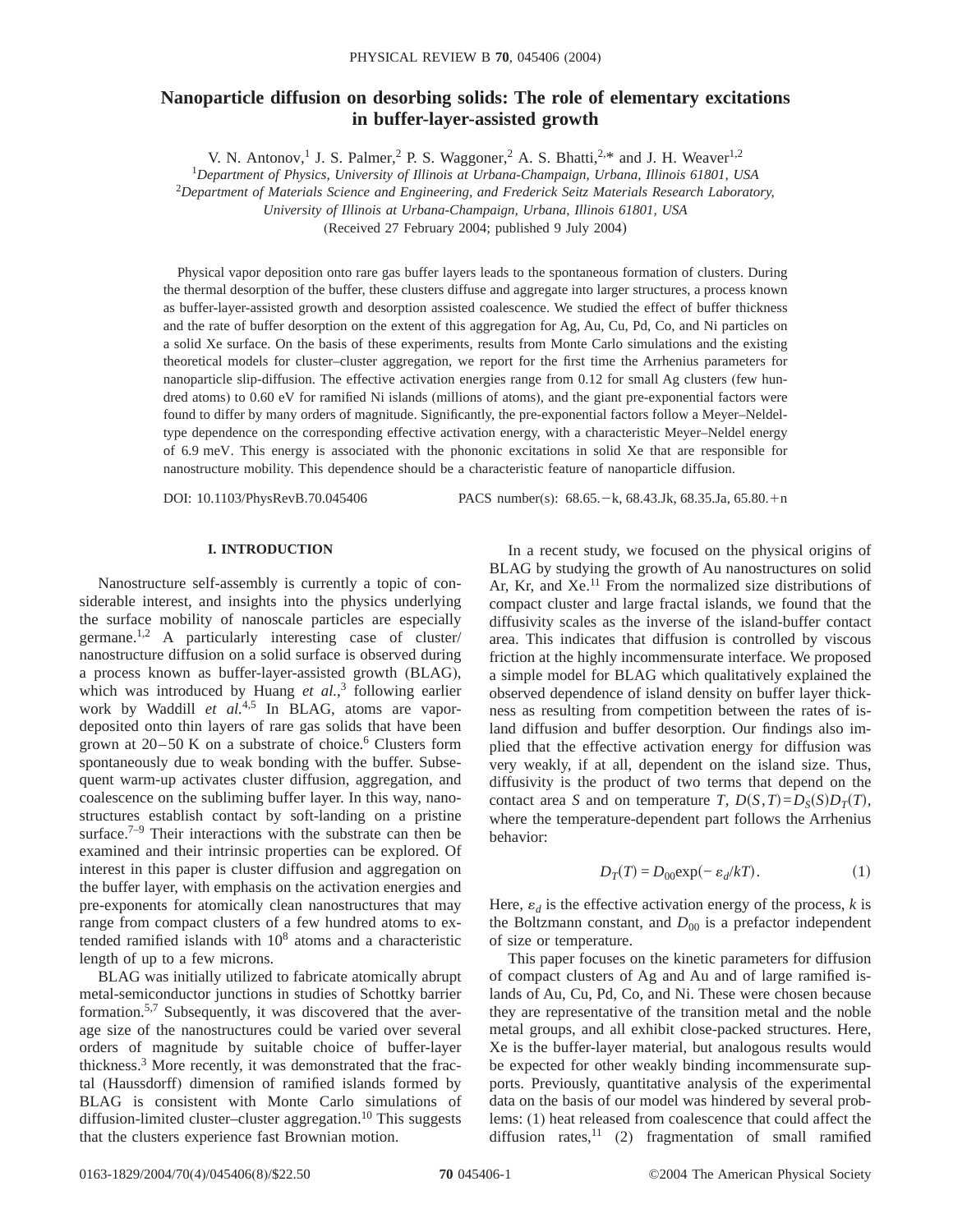particles,  $12$  and (3) a lack of theoretical models that could describe the high-coverage regime of aggregation (nondilute limit) where the first two problems do not appear. In the compact regime, as exemplified by Ag and Au, problems (1) and (2) were overcome by limiting the analysis to certain ranges of buffer-layer thickness. To analyze aggregation when the surface coverage was far from the dilute limit, problem (3), we carried out Monte Carlo simulations of twodimensional cluster–cluster aggregation. These simulations made it possible to determine the diffusion parameters for ramified nanostructures of Au, Cu, Co, Pd, and Ni. From this data set, we find relatively large effective activation energies and gigantic diffusion prefactors that follow a Meyer– Neldel-type relationship.<sup>13</sup> The calculated Meyer–Neldel energy is comparable to the Debye energy of solid Xe, showing the many-body nature of particle diffusion.

## **II. EXPERIMENT**

The samples were grown in an ultrahigh-vacuum chamber with a typical base pressure  $\leq$ 1 $\times$ 10<sup>-10</sup> Torr. The substrates were 20–30 nm thick amorphous carbon (a-C) films supported on copper grids. A closed-cycle He refrigerator was used to cool the samples to 20 K, and the temperature was measured with a AuFe–Chromel thermocouple. Growth of the buffer layer occurred when Xe gas was introduced into the chamber to raise the pressure to  $1\times10^{-6}$  Torr. The pressure was monitored with an ion gauge, corrected for Xe sensitivity. The buffer growth rate was estimated from the number of incident atoms per unit time per unit area, namely *I*  $=p/(2\pi mkT)^{1/2}$ , where *p* is the partial Xe pressure, *m* is the mass of a Xe atom, *T* is the ambient temperature, and the sticking coefficient was assumed to be unity.<sup>14</sup> Following buffer-layer formation, the metal atoms were evaporated from tungsten (Ag, Cu, and Au) or  $Al_2O_3$ -coated tungsten baskets (Co, Ni, and Pd). The impinging adatoms were sufficiently mobile on solid Xe to form clusters, a process favored by weak bonding with the rare gas solid. Though the temperature was  $\sim$  20 K, atom capture by a cluster would release an amount of heat comparable to the material cohesive energy, facilitating atom rearrangement. Sublimation of the buffer was achieved when the cold head was warmed, and cluster aggregation occurred during this time. With a resistive heater mounted between the samples and the refrigerator head, we could control the warm-up rate  $\beta$ . The new results presented here were for  $\beta$  between 0.05 and 2.75 K min−1. The results of Huang *et al.*<sup>3</sup> for very small Ag nanostructures were obtained from samples that were physically removed from the cold head. In that case, the particle densities were obtained *in situ* with a scanning tunneling microscope (STM) at room temperature.

Characterization of the samples grown here was done after their transfer to a Philips CM12 120 kV transmission electron microscope (TEM). Imaging was done in the brightfield mode, keeping the beam intensity low to avoid significant changes in nanostructure morphology. The number of nanostructures per unit area was determined directly from the TEM micrographs, where each contiguous structure was counted as a single particle. The samples were stable when



FIG. 1. Ag cluster densities for compact clusters as a function of Xe buffer thickness, resulting from deposition of 0.2 Å Ag and subsequent desorption of Xe (from Ref. 3). The densities follow a power law in the limit of large buffer thickness, consistent with an effective activation energy for diffusion  $\varepsilon_d = 0.12 \pm 0.01$  eV and a prefactor of  $5 \times 10^{-3}$  cm<sup>2</sup> s<sup>-1</sup> for clusters of 1 nm radius. The density behavior on thin buffers is influenced by heat released when clusters coalesce (Ref. 11).

stored in air, although the oxidation of the Cu nanostructures was clearly visible in the TEM. No evidence for island coarsening was observed.

#### **III. RESULTS AND DISCUSSION**

## **A. Compact particle aggregation: Dependence on buffer-layer thickness**

Recent studies of BLAG by Huang *et al.*<sup>3</sup> focused on the aggregation of small Ag clusters on a desorbing Xe buffer. Using STM, they showed that the Ag nanostructures formed planar interfaces with Si(111) and that those multilayer structures were stable, with no coarsening at 300 K. In Fig. 1, we have replotted the cluster density when 0.2 *Å* Ag was deposited onto Xe as a function of the buffer thickness from Huang *et al.* For relatively low buffer thicknesses  $(\theta$  $\leq 50$  ML), there is a rapid decrease of density, an effect attributed to enhanced diffusion and aggregation boosted by the heat released from cluster-cluster coalescence.<sup>11</sup> Importantly, the cluster density follows a slower, well-defined power law decrease when the buffer thickness is large  $(\sim 60 - 2000$  ML).

Kashchiev<sup>15</sup> provided an analytic solution for the density of aggregating compact crystallites on a surface that is applicable to the low density Ag results, namely

$$
\langle n \rangle = \kappa_0 C^{\gamma/(-3+\gamma)} (r_0^{\gamma} D_{r_0} t)^{-3/(3+\gamma)}, \tag{2}
$$

where  $\kappa_0$  is a parameter of order 1 that is dependent on  $\gamma$ , *C* is related to the average thickness *h* of the thin film, in the absence of surface wetting, through  $C = 3h/4\pi$ , *t* is the total time available for diffusion,  $D_{r_0}$  is the diffusivity of a particle of radius  $r_0$ , and the power  $\gamma$  defines the dependence of the total diffusivity on particle radius *r*,

$$
D(r) = D_{r_0}(r/r_0)^{-\gamma}.
$$
 (3)

In previous work, $^{11}$  we showed that the diffusivity of nanostructures in BLAG scales as the inverse of the contact area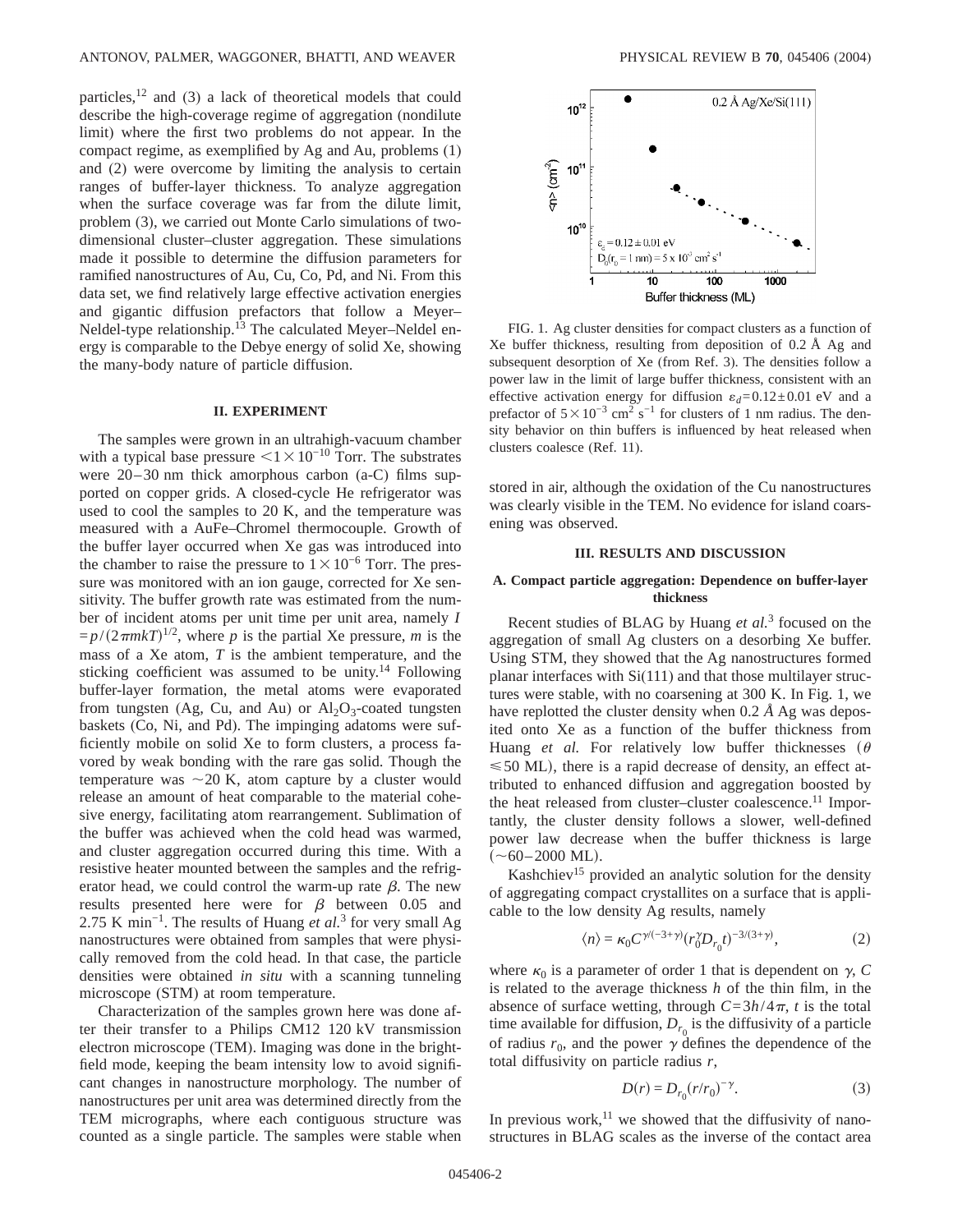with the buffer. For compact particles, the diffusivity scales as  $r^{-2}$  and  $\gamma = 2$ .

The Kashchiev model excludes any dependence on temperature. In our experiments, however, temperature increases linearly with time during Xe desorption and nanostructure diffusion, and the model must be modified appropriately. For the purpose of our analysis, the temperature dependence on time can be written as  $T(t) = \beta t$ , where  $\beta$  is the warm-up rate. Thus, the time in Eq. (2) is intrinsically dependent on the thickness of the buffer layer  $\theta$ , which desorbs according to

$$
\theta(t) = \int_0^t A \, \exp\bigg[-\frac{\varepsilon_b}{k\beta t'}\bigg] dt',\tag{4}
$$

where  $\varepsilon_b$  is the cohesive energy of Xe (0.167 eV) and *A* is the desorption prefactor for Xe  $[0.73 \times 10^{12} \text{ s}^{-1}$  (Ref. 16)]. In Ref.11, we used an approximate solution of Eq. (4), together with Eq. (2), to show that the power  $\gamma$  that describes the decay of cluster density increases linearly with the effective activation energy of cluster diffusion  $\varepsilon_d$ . A more accurate way to determine the particle diffusion parameters is to fit Eq. (2) numerically with the final densities of nanostructures grown on buffer layers of varying thickness,  $\langle n(\theta) \rangle$ , for a fixed warm-up rate. Since  $D_{r_0}$  is temperature dependent, as in Eq. (1), it is necessary to replace  $D_{r_0}t$  in Eq. (2), which has the meaning of (diffusion length)<sup>2</sup> for a particle of radius  $r_0$ , with the integral of Eq. (1),  $\int_0^t D_{00} \exp[-\varepsilon_d/(k\beta t')]dt'$ . The numerical fit for  $\theta$  in the range 60–2000 ML yields the effective activation energy and the prefactor for diffusion of Ag clusters on Xe, in the dilute limit. In particular,  $\varepsilon_d$ =0.12±0.01 eV and  $D_{00}=5\times10^{-3}$  cm<sup>2</sup> s<sup>-1</sup> for a single particle with  $r_0=1$  nm. This pre-exponential is comparable in magnitude to the "usual value" of  $10^{-3}$  cm<sup>2</sup> s<sup>-1</sup> found in atomic self-diffusion on metal surfaces.17 Thus, compact nanostructures of Ag on a highly incommensurate lattice of Xe have small barriers for diffusion and atomiclike preexponentials.

## **B. Compact particle aggregation: Dependence on the rate of temperature increase**

Additional insights into nanostructure diffusion can be obtained by controlling the rate of warm-up, and hence the desorption rate of the rare gas solid, provided the particles are generally compact and large enough that the effect of the heat released from coalescence is negligible. These conditions are satisfied for nanostructures formed by the deposition of 1 Å of Au on Xe buffer layers of  $\sim$  60 ML thickness. The density prior to warm-up is  $\langle n \rangle = 2 \times 10^{12}$  cm<sup>-2</sup> and the mean radius of these particles is  $\langle r \rangle = 1$  nm. After warm-up at 1.5 K min−1 and soft landing on the a-C support, the density is  $\langle n \rangle$ =5×10<sup>9</sup> cm<sup>-2</sup> and the still-compact nanostructures have a mean radius  $\langle r \rangle \sim 5.5$  nm. Since the final density is determined by competition between cluster diffusion,  $\exp(-\varepsilon_d / kT)$ , and buffer desorption,  $\exp(-\varepsilon_b / kT)$ , it will also depend on the rate of warm-up. If, for instance,  $\varepsilon_d$  is larger than  $\varepsilon_b$ , the Xe desorption rate will increase faster than the particle diffusion rate as *T* increases and the buffer grows thinner. The desorption rate will then dominate, leading to less aggregation and a higher cluster density. The slower the warm-up rate, the more pronounced this effect will be since the buffer will be depleted at a lower temperature. Hence, a reduction in the warm-up rate  $\beta$  is accompanied by increased density if  $\varepsilon_b < \varepsilon_d$ . The opposite is expected when  $\varepsilon_b > \varepsilon_d$ , and no dependence on  $\beta$  is expected when the two energies are equal.

The argument presented above can be put on a quantitative basis if we assume that there are no significant changes in the Xe surface structure that accompany changes in  $\beta$ . The ratio between the final densities for two experiments, which differ only in  $\beta$ , follows from Eq. (2) when  $D_{r_0}t$  is replaced by  $\int_0^t D_{00} \exp[-\varepsilon_d/(k\beta t')]dt'$ , namely

$$
\frac{\langle n(\beta_1) \rangle}{\langle n(\beta_2) \rangle} = \left\{ \int_0^{t(\beta_1)} \exp[-\varepsilon_d/(k\beta_1 t')]dt' / \left(\frac{\langle n(\beta_1) \rangle}{\langle n(\beta_2) \rangle} - \frac{\langle n(\beta_2) \rangle}{\langle n(\beta_2) \rangle}\right) \exp[-\varepsilon_d/(k\beta_2 t')]dt' \right\}^{-3/(3+\gamma)}.
$$
 (5)

For a given buffer-layer thickness,  $t(\beta)$  can be determined by numerically solving Eq. (4). Hence, the value of  $\varepsilon_d$  can be deduced from Eq. (5) if the dependence of density on warm-up rate is known.

Figure 2 summarizes the dependence of cluster density on warm-up rate for  $\beta$  ranging from 0.05 to 2.75 K min<sup>-1</sup> (the time between the desorption of the first and the 60th monolayer ranged from 180 to 4 minutes, respectively). The density was  $\overline{\langle n \rangle}$ =3×10<sup>10</sup> cm<sup>-2</sup> for  $\beta$ =0.05 K min<sup>-1</sup>, but it was much lower,  $5 \times 10^9$  cm<sup>-2</sup>, for  $\beta$ =1.5 K min<sup>-1</sup>. Thus  $\varepsilon_b < \varepsilon_d$ , and desorption of Xe is the dominant process. The dashed lines show how  $\langle n \rangle$  would vary with  $\beta$  for several different values of  $\varepsilon_d$ , normalized to an initial point at 1 K min<sup>-1</sup>. The best fit to the experimental data is the solid line, corresponding to  $\varepsilon_d = 0.29 \pm 0.05$  eV. The spread is due to the relatively small variation of  $\langle n \rangle$  over the experimentally-accessible range of  $\beta$ . From Eqs. (1) and (2) using  $\varepsilon_d$ =0.29 eV, we find a pre-exponential factor of  $D_{00}=9\times10^9$  cm<sup>2</sup> s<sup>-1</sup> for  $r_0$ =1 nm. Both  $\varepsilon_d$  and  $D_{00}$  are significantly higher than the values found for small Ag clusters, as discussed below.

## **C. Aggregation in the incomplete coalescence regime: Experiment and Monte Carlo simulations**

The transition from compact particles to ramified structures occurs when there is insufficient time to allow a growing particle to assume a compact structure before a new particle arrives. The transition then depends on the energy barriers that control the approach to an equilibrium shape and the size of the particles involved. Our results show the evolution of the diffusing species, both in the compact regime and in the incomplete coalescence regime.

To gain insight into the diffusive properties of nanostructures in the incomplete coalescence regime, we deposited 5 Å films of Cu, Au, Pd, Co, and Ni on Xe buffer layers with thickness ranging from 4 to 120 ML. After deposition, the samples were warmed at  $\beta$ =1.66 K min<sup>-1</sup>. Analysis of results for  $\theta > 10$  ML indicates that the fraction of the surface covered by the islands was substantial, namely 0.12 for Au,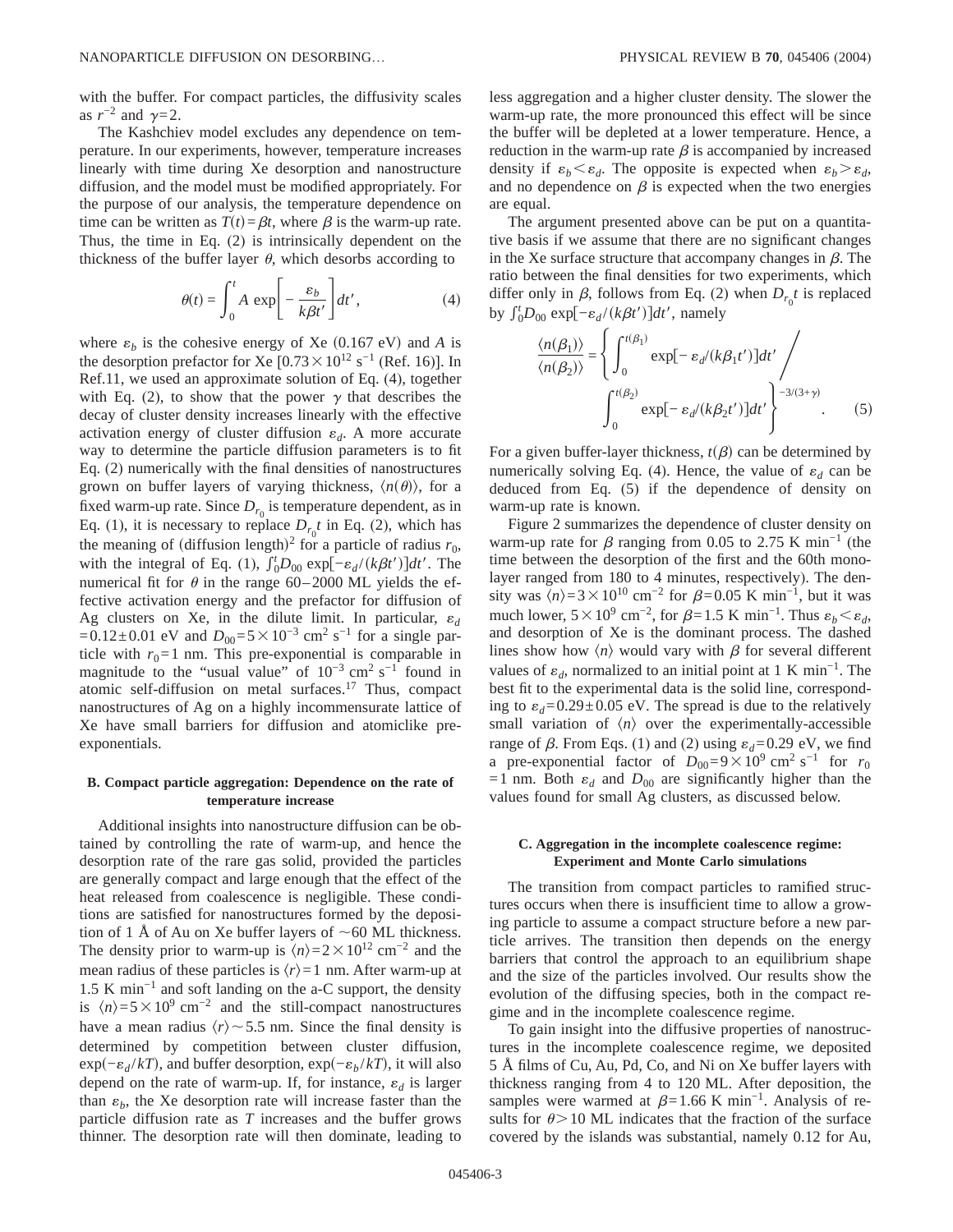

FIG. 2. The data points show how the cluster density depends on the warm-up rate. The time between the desorption of the first and the 60th monolayer ranged from 180 min for  $\beta$ =0.05 K min<sup>-1</sup> to 4 min for  $\beta$ =2.75 K min<sup>-1</sup>. The drop in  $\langle n \rangle$  with increasing  $\beta$  indicates that  $\varepsilon_b < \varepsilon_d$  and Xe desorption is the dominant process in dictating  $\langle n \rangle$ . The dashed lines are calculated from Eq. (5), normalized at  $\beta=1$  K min<sup>-1</sup>. The solid line is the best fit, giving  $\varepsilon_d$ =0.29±0.05.

0.16 for Cu, 0.26 for Pd, 0.13 for Co, and 0.22 for Ni. The upper portion of Fig. 3 shows representative TEM micrographs after growth for buffer-layer thicknesses of 30–32 ML, as imaged on the a-C substrate. For Au the branches are well developed but not as extended as those for Pd, and the morphologies for Cu, Co, and Ni, are intermediate between these extremes. Thus, aggregation is greatest for Pd and least for Au, reflecting the different rates of island diffusion. Typical branch widths range from  $\sim$ 8 for Ni to  $\sim$ 11 nm for Cu, reflecting the different rates of coalescence characteristic for these materials. Silver was also studied, but the very low barrier for Ag atom self-diffusion allowed the islands to undergo significant shape changes at room temperature. The result was fragmentation of the branches and balling-up of the fragments.

The bottom of Fig. 3 shows the cluster density  $\langle n \rangle$  for different Xe buffer layers for Au, Cu, Co, Ni, and Pd with straight lines that represent fits to the power-law decay. The slopes then emphasize the differences in the decay rates for the different metals. As observed previously for Au growth on Xe, Kr, and Ar, <sup>10,11</sup> we see a power law dependence  $\langle n \rangle$  $\propto \theta$ <sup>*y*</sup> where  $y = -2.41 \pm 0.09$  (Au),  $-2.34 \pm 0.14$  (Cu),  $-3.12\pm0.12$  (Pd),  $-2.53\pm0.14$  (Co), and  $-3.52\pm0.20$  (Ni). These exponents reflect the different rates of increase of diffusivity with temperature and the different surface coverages characteristic for each metal, as discussed in the following.

The fact that the incomplete coalescence regime is characterized by a constant average island height $11$  suggests that the theoretical formalism developed for two-dimensional diffusion-limited cluster–cluster aggregation (DLCCA) is suitable for its analysis. For instance, according to the analysis by Kolb, $^{18}$  the island density is expected to vary with time as

$$
\langle n \rangle \propto (D_{S_0}t)^z,\tag{6}
$$

where  $z=-1/(1+\alpha)$ , and  $D_{S_0}$  is the diffusivity of a particle of area  $S_0$ , assuming diffusivity of the form  $D(S)$ 



FIG. 3. Top: TEM micrographs of metallic nanostructures produced from the deposition of 5 Å Au, Cu, Co, Ni, and Pd on 30–32 ML Xe. These are ramified islands because the impingement rate is too high and the atom diffusion on the cluster is too low to produce compact structures. Typical branches have widths and heights that are  $\sim$  10 nm. Bottom: Island densities as a function of buffer thickness. The effective activation energies are calculated from the slopes, and the prefactors are deduced with the help of Monte Carlo simulations.

 $=D_{S_0}(S/S_0)^{-\alpha}$  where *S* is the area of the two-dimensional island. Note that the proportionality (6) is also valid for compact particles, as it follows from Eq. (2) with  $\gamma = 2\alpha$ .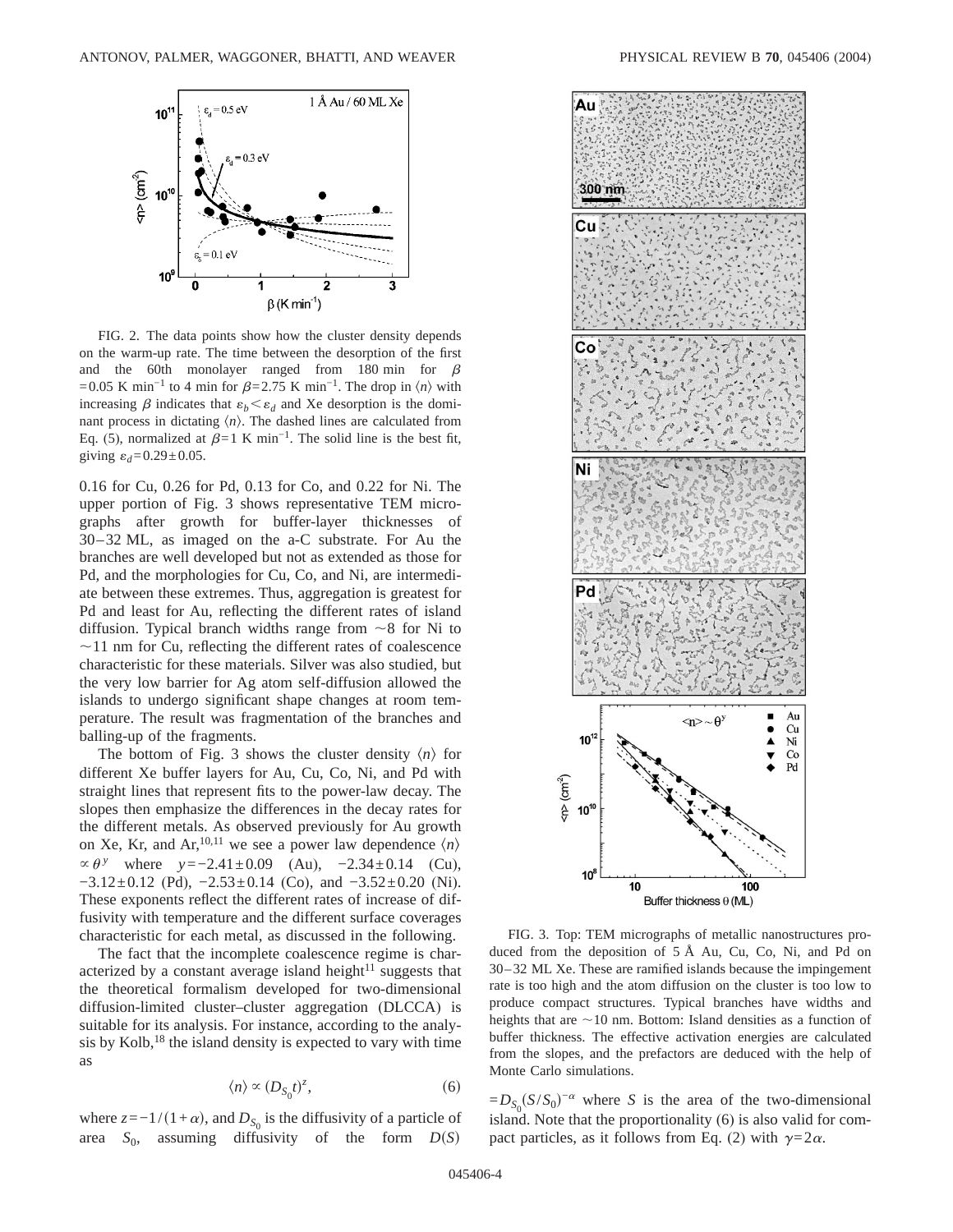Kolb's analysis was restricted to the dilute limit. Lach-hab *et al.* studied the effect of finite concentration on threedimensional colloid aggregation, assuming that the diffusivity varied with size *S* as  $D(S) \propto S^{-1/d}$ , where the fractal dimension  $d$  increased with size.<sup>19</sup> They found that the power law exponent of growth of the weighted average cluster size increased significantly with the fraction of space occupied.

To determine the effects of surface coverage for our experiments, we therefore carried out Monte Carlo simulations of DLCCA in two dimensions with surface coverages,  $\rho$ , between 0.01 and 0.35. The simulation space was a square lattice with periodic boundary conditions as depicted in Fig. 4(a). At the beginning of each simulation, a predetermined number of cells were randomly occupied, with lone occupied cells or nearest-neighbor cells counting as single clusters. Subsequently, clusters were chosen at random to translate, as a whole, a unit step in a random direction [the arrow in Fig. 4(a)]. The probability for a chosen cluster to move was  $1/N_c$ , where  $N_c$  is the number of the occupied cells forming the cluster. In this way, a cluster occupying a single cell had a diffusion length *l* (the length of a single cell) each time it is chosen to move. Larger clusters occupying  $N_c$  cells had the same diffusion length but only after they had been chosen N<sub>c</sub> times on the average. This makes it possible to follow particle kinetics in which the diffusivity is inversely proportional to the area it covers. Each time a cluster was chosen to move, the system time was increased by 1/*N*, where *N* was the total number of clusters at that time, regardless of whether the cluster was moved or not. This was done to ensure that every cluster was chosen on the average once per unit simulation time  $\Delta t'$ . The diffusivity of the clusters was therefore determined by  $D(N_c) = l^2 / (4N_c\Delta t')$ . When a cluster arrived at a cell that was adjacent to another cluster, the two were conjoined. The simulation was continued for a predetermined number of steps, or until only a single cluster remained.

Representative images of a portion of the simulation space at  $\rho$ =0.1 are shown in Fig. 4(b). Comparison with the TEM images in Fig. 3 shows a good degree of morphological similarity.<sup>20</sup> The advance of aggregation at different moments in simulation time  $t'$  is evident, and the number of clusters asymptotically approached a power-law dependence on time  $N \propto t^z$ . Figure 4(c) summarizes the results of a large number of simulations with coverages  $\rho$  of 0.01–0.35 where the power *z* is plotted as a function of the fractional surface coverage. In the dilute limit, *z*=−0.5, in agreement with the theoretical estimate<sup>18</sup> for  $\alpha = 1$ . Significantly, *z* depends linearly on  $\rho$  for  $\rho \le 0.35$ , namely *z*=−0.5−(2.46±0.03) $\rho$ . This increase in the magnitude of *z* supports our earlier qualitative reasoning that the decay would be faster for ramified islands than for compact clusters because the former would have to travel shorter distances in order to aggregate.<sup>11</sup> Here, the numerical estimates of *z* and the prefactor made it possible to analyze quantitatively the density decay curves obtained from the BLAG experiments.

The ratio between the final density in two experiments, where only the buffer-layer thickness  $\theta$  is different, follows from Eq. (6) where  $\int_0^t D_{00} \exp[-\varepsilon_d/(k\beta t')]dt'$  is substituted for  $D_{S_0}t$ , namely



FIG. 4. (a) Diffusion in the Monte Carlo simulation of diffusionlimited cluster–cluster aggregation. Each cluster diffuses on the square lattice with a diffusivity that is inversely proportional to the area covered by the cluster. Both clusters are depicted as moving one unit cell in a time interval corresponding to their size. (b) Snapshots of a portion of simulation space at different times at 0.1 coverage, showing the advance of aggregation with time. (c) Exponent of decay in the power-law island number decay  $N \propto t^z$ , as a function of the fraction of space occupied. The magnitude of *z* increases linearly from the theoretically predicted value of 0.5 in the dilute limit.

$$
\frac{\langle n(\theta_1) \rangle}{\langle n(\theta_2) \rangle} = \left\{ \int_0^{t(\theta_1)} \exp[-\varepsilon_{d'}(k\beta t')]dt' / \int_0^{t(\theta_2)} \exp[-\varepsilon_{d'}(k\beta t')]dt' \right\}^z, \tag{7}
$$

where  $z = z(\rho)$  is the coverage-dependent rate of island den-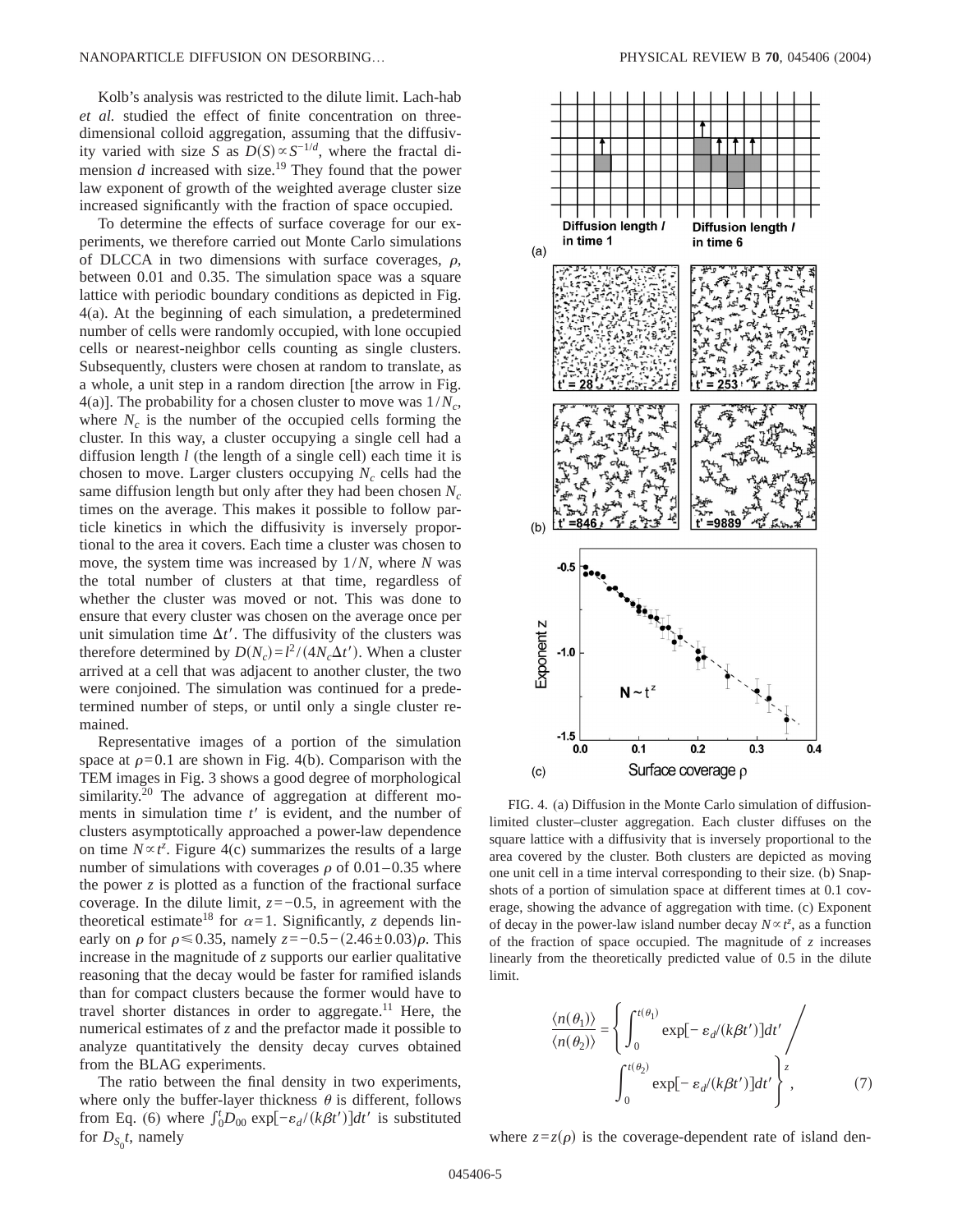TABLE I. Summary of the determined diffusion parameters for compact and ramified nanostructures on solid Xe.  $\langle S \rangle$  is the average projected area of a particle in the experiment and  $\varepsilon_d$  is the effective activation is size-independent (Ref. 11).  $D_{00}$  is the prefactor for a model particle of 100 nm<sup>2</sup> projected area. Values for the diffusivity of such a model particle are given in the text for a specific temperature, corresponding to the desorption of part of the buffer layer. These energies and prefactors are plotted in Fig. 5 and discussed in the text in terms of the compensation effect.

| Material | Morphology       | Experimental $\langle S \rangle$ (nm <sup>2</sup> ) | $\varepsilon_d$ (eV) | $D_{00}$ (cm <sup>2</sup> s <sup>-1</sup> ) |
|----------|------------------|-----------------------------------------------------|----------------------|---------------------------------------------|
| Ag       | Compact clusters | 4                                                   | $0.12 \pm 0.01$      | $2 \times 10^{-4}$                          |
| Au       | $\cdots$         | 100                                                 | $0.29 \pm 0.05$      | $3 \times 10^8$                             |
| Au       | Ramified islands | $10^3 - 10^5$                                       | $0.53 \pm 0.02$      | $3 \times 10^{21}$                          |
| Cu       | $\cdots$         | $\cdots$                                            | $0.46 \pm 0.03$      | $3 \times 10^{16}$                          |
| Pd       | $\cdots$         | $\cdots$                                            | $0.48 \pm 0.02$      | $1 \times 10^{19}$                          |
| Co       | $\cdots$         | $\cdots$                                            | $0.54 \pm 0.03$      | $5 \times 10^{22}$                          |
| Ni       | $\cdots$         | $\cdots$                                            | $0.60 \pm 0.04$      | $3 \times 10^{26}$                          |

sity decay. Therefore,  $\varepsilon_d$  can be found using Eq. (7) once the dependence  $\langle n(\theta) \rangle$  is known, assuming that  $\rho$  deduced from the TEM images is not significantly different from that during the aggregation events. Using the results summarized in Fig. 3, we find that  $\varepsilon_d = 0.46 \pm 0.03$  (Cu),  $0.48 \pm 0.02$  (Pd),  $0.53\pm0.02$  (Au),  $0.54\pm0.03$  (Co), and  $0.60\pm0.04$  eV (Ni).

The total diffusion coefficient for ramified islands can be deduced by comparing the results from experiment and simulation. In the simulation, a particle with a size of a single cell in the 2D lattice has a fixed diffusivity given by  $D=l^2/(4\Delta t')$ , where *l* is the unit cell size and  $\Delta t'$  is a unit simulation time, Fig. 4(a). To deduce the experimental *D*, it is necessary to find the corresponding real world substitutes for the parameters *l* and  $\Delta t'$ . Since the typical width of an island branch in the simulation was *l*, a suitable real value for *l* is 10 nm, the characteristic branch width of our ramified islands. Assigning a value to the lattice cell size yields a real number for the density of islands at a given time  $t'$ . Therefore, the dependence of simulation time  $t'$  on the real time  $t$ can be found numerically by finding the simulation time *t'* that yields the same cluster density as the experiment does at time *t*.  $\Delta t'$  can then be substituted with  $\Delta t' = [dt'(t)/dt]\Delta t$ , thus yielding the dependence  $D(t)$ , which is exponential since *T* increases linearly with *t* in the experiments.

Table I summarizes the measured values of the effective activation energies for diffusion,  $\varepsilon_d$ , which is independent of particle size.<sup>11</sup> Also shown is the diffusion prefactor  $D_{00}$  [Eq. (1)]. Since  $D_{00}$  depends on size, the numbers are given for a model particle of projected area of 100 nm<sup>2</sup>. This model particle is then much smaller than the experimental areas of the ramified islands measured after complete desorption. The prefactors for the ramified islands ranged from 3  $\times 10^{16}$  cm<sup>2</sup> s<sup>-1</sup> for Cu to 3 × 10<sup>26</sup> cm<sup>2</sup> s<sup>-1</sup> for Ni. According to these numbers, a Au particle of  $100 \text{ nm}^2$  projected area would have a total diffusivity of  $1.6\times10^{-14}$  cm<sup>2</sup> s<sup>-1</sup> after the desorption of the first 10 ML of Xe, as the sample is warmed at 1.66 K min<sup>-1</sup>, using  $D_{00} \exp(-\varepsilon_d / kT)$  with *T*=75.9 K. This diffusivity would increase several orders of magnitude to  $3.7 \times 10^{-12}$  cm<sup>2</sup> s<sup>-1</sup> after 60 ML desorption (where *T*  $=81.2$  K). A Pd island of the same area would have a diffusivity that would increase from  $2.1 \times 10^{-13}$  to 2.8  $\times 10^{-11}$  cm<sup>2</sup> s<sup>-1</sup>.

The value of  $\varepsilon_d = 0.53$  eV for ramified Au islands cited above is larger than the 0.29 eV measured for compact Au clusters in the preceding section. This conflicts with our model which suggests constant  $\varepsilon_d$  [Eq. (1)], on the basis of the observation of a constant slope in the dependence  $\langle n(\theta) \rangle$ as in Fig. 3.11 There are two possible explanations. The first is that  $\varepsilon_d$  does increase slightly with particle/buffer contact area (the contact area varies by as much as three orders of magnitude when compact islands are compared to ramified islands), but the changes in the slope of  $\langle n(\theta) \rangle$  are too small to be distinguished. If this is the case, the measured values for  $\varepsilon_d$  should be regarded as average values. Alternatively, there might be a dependence of  $\varepsilon_d$  on the particle morphology such that it is higher for ramified islands than for compact clusters.21 In either case, the total diffusion coefficient (Table I) for a Au particle of given projected area is higher when deduced from the aggregation of small compact clusters rather than from large ramified islands, and this should be expected to hold for all materials.

It is intriguing to compare the values for the activation energy for diffusion found so far with the binding energies of rare gas atoms on metal surfaces. Vidali *et al.*<sup>22</sup> report 0.214 eV for Xe on Au(111), 0.183 eV for Xe on Cu(111), and 0.356 eV for Xe on Pd(111), where the on-top adsorption sites are preferred.<sup>23</sup> The ratio of the values for  $Xe/Au(111)$  and  $Xe/Cu(111)$ , 1.17, is very close to the ratio  $\varepsilon_d^{Au}/\varepsilon_d^{Cu}$  for ramified islands on solid Xe, namely 1.16. On the other hand,  $\varepsilon_d$  found for Pd islands is lower than what would be expected from an equivalent scaling of the  $Xe/Pd(111)$  data. This suggests that the details of the lattice mismatch at the island/buffer interface may play a role in determining  $\varepsilon_d$ , supplementing the single atom electronic interactions. In any case, it is fascinating that the diffusion barrier for such large ramified features is such a small number, amounting to only  $\sim$ 2.5 times the binding energy of a single Xe atom to Au and Cu and 1.4 times that to Pd.

#### **D. Compensation effect**

The pre-exponents for diffusion  $D_{00}$  in Table I are extraordinarily large.<sup>24</sup> While an Arrhenius behavior,  $D_{00}$  exp $(-\varepsilon_d / kT)$ , holds, cluster diffusion is very different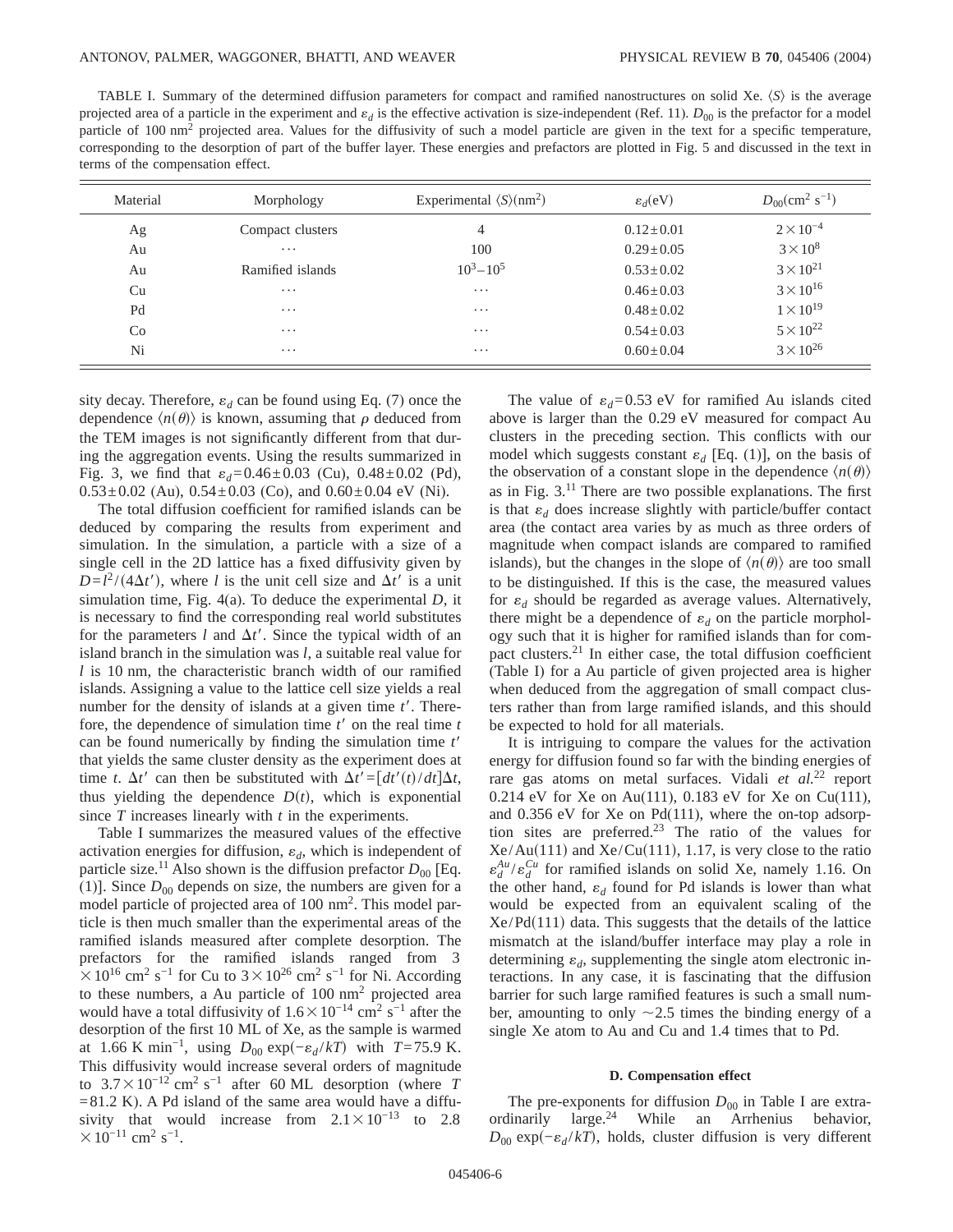

FIG. 5. The calculated prefactors  $D_{00}$  extrapolated for a model particle of 100 nm2 projected area of Ag and Au (compact) and Cu, Pd, Au, Co, and Ni (ramified) as a function of the effective activation energy for diffusion for each material. The dependence is exponential, indicating that nanoparticle diffusion follows a Meyer– Neldel rule with a characteristic energy of 6.9 meV. The latter is comparable to the energy of the phonon excitations in solid Xe  $(E_{\text{Debye}}=5.5 \text{ meV}).$ 

from atom diffusion in a corrugated potential, where  $\varepsilon_d$  is a well-defined potential barrier and  $D_{00}$  is proportional to the vibrational frequency. In fact, as the molecular dynamics simulation by Deltour *et al.* demonstrated,<sup>25</sup> the cluster diffusion trajectory on an incommensurate surface does not reflect at all the potential corrugation. In addition, the manybody character of multiatom cluster motion is expected to contribute to the entropy of the process, thus increasing the prefactor.

Insight into the microscopic origin of the large prefactors in nanostructure diffusion comes from Fig. 5 where we plot  $ln(D_{00})$  vs  $\varepsilon_d$  for Ag, Cu, Pd, Au, Co, and Ni for model islands of  $100 \text{ nm}^2$  projected area. The dashed line, which is a fit to the data, shows a remarkable exponential dependence over a range of 30 orders of magnitude. Such behavior, in which the prefactor in an Arrhenius relation *A* exp $(-E/kT)$ varies as

$$
A(E) \propto \exp(E/E_{MN})
$$
 (8)

is known as the compensation effect or the Meyer–Neldel rule (MNR) and it is characterized by the Meyer–Neldel energy  $(E_{MN})$ . Yelon and Movaghar<sup>26,27</sup> have argued that the compensation effect is to be expected whenever the activation energy for a process is large compared to the energy of the typical fluctuations in the system. In their work, they demonstrated that the number of ways these fluctuations can assemble to trigger such a process increases exponentially with the activation energy, in agreement with the Meyer– Neldel rule. For nanostructures diffusing on solid Xe, the above condition is clearly satisfied since the Debye energy of solid Xe is only 5.5 meV and the deduced effective activation energies for nanoparticle diffusion are two orders of magnitude higher. Hence, we conclude that the compensation effect in nanostructure diffusion on Xe is a manifestation of the many-body nature of diffusion excitation by phonons.

In more recent works, Yelon *et al.*<sup>27</sup> and Boisvert *et al.*<sup>28</sup> revisited a number of data from experiments and simulation for which the Meyer–Neldel rule is observed. They found that  $E_{MN}$  is typically a few times the energy of the fluctuations in the system. The characteristic Meyer–Neldel energy follows from the slope of the dashed line in Fig. 5, namely  $E_{MN}=6.9$  meV. This energy is in fair agreement with the energy of the longitudinal-phonon maximum in the density of phonon states of solid Xe, namely 5.1 meV.29

The total diffusivity of particles of the different metals studied here varies over an order of magnitude for a given size. It is a remarkable consequence of the compensation effect, however, that particles of different metals exhibit very similar diffusivities despite the significant differences in  $\varepsilon_d$ . It will be of interest to determine at the atomic level the origins for the observed diffusive properties of these nanoscopic and mesoscopic particles on rare-gas solid surfaces.

#### **IV. SUMMARY**

We have determined for the first time values for the diffusion parameters of clusters and extended nanostructures on solid Xe where the diffusion is thermally activated. The values, obtained from a series of BLAG experimental results, were interpreted with the help of existing theories of cluster– cluster aggregation, and are summarized in Table I. For Ag clusters a few nm across, we find  $\varepsilon_d = 0.12$  eV and a preexponential factor that is comparable to the values observed in atomic diffusion on surfaces.

To interpret the data for ramified island aggregation, we carried out Monte Carlo simulation of diffusion-limited cluster–cluster aggregation in two dimensions and studied the changes in the parameters of growth as a function of the fraction of space occupied. These results showed that the magnitude of the exponent of growth increased linearly with surface coverage from its accepted theoretical value in the dilute limit.

For extended ramified islands covering  $10^3 - 10^5$  nm<sup>2</sup>, we deduced activation energies in the range of 0.46–0.60 eV and gigantic prefactors (Table I). The latter are attributed to the many-body character of cluster/nanostructure diffusion. These diffusion parameters follow a Meyer–Neldel-type compensation rule with a characteristic Meyer–Neldel energy of 6.9 meV, comparable to the energy of the elementary phonon excitations in solid Xe. In view of previous observations of large pre-exponential factors,  $24$  we expect this to be a general characteristic of the activated processes at the mesoscale.

#### **ACKNOWLEDGMENTS**

This work was supported in part by the U.S. Army Research Office and in part by the U.S. Department of Energy, Division of Materials Sciences under Grant Nos. DEFG02- 01ER45944 and DEFG02-91ER45439 through the Frederick Seitz Materials Research Laboratory. We thank C.M. Aldao for many useful discussions. A.S.B. acknowledges support from the Fulbright Commission and CIES; P.S.W. was supported under the NSF research experience for undergraduates program.